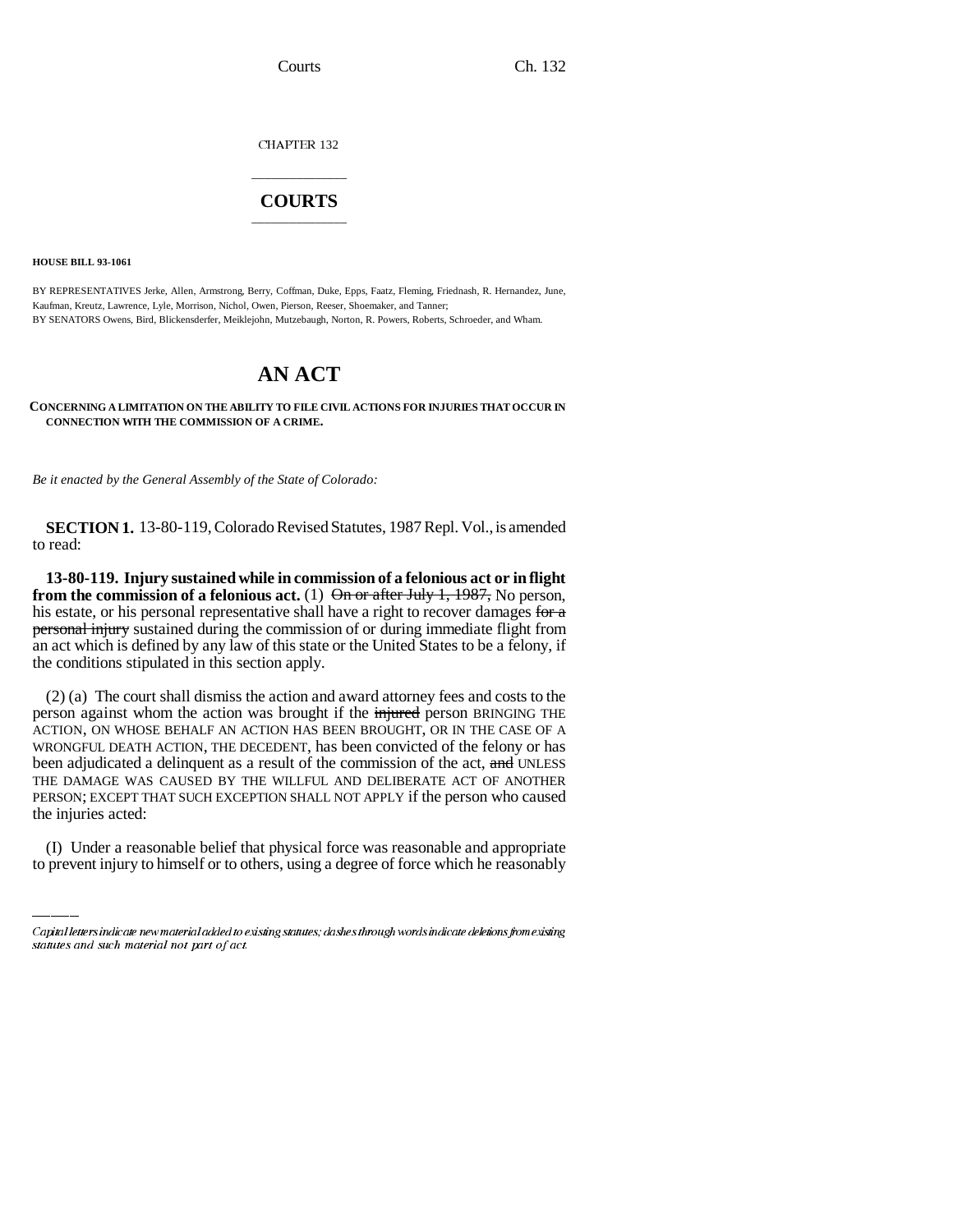Ch. 132 Courts

believed necessary for that purpose; and OR

(II) Under a reasonable belief that physical force was reasonable and appropriate to prevent the commission of a felony, using a degree of force which he reasonably believed necessary for that purpose; OR

(III) AS A PEACE OFFICER, AS SUCH PERSON IS DEFINED IN SECTION 18-1-901 (3) (l)  $(I), (3)$   $(I)$   $(II),$   $AND$   $(3)$   $(I)$   $(IV.5), C.R.S.,$   $ACTING$  WITHIN THE SCOPE OF THE OFFICER'S EMPLOYMENT AND ACTING PURSUANT TO SECTION 18-1-707, C.R.S.

(b) If the *injured* person BRINGING THE ACTION, ON WHOSE BEHALF AN ACTION HAS BEEN BROUGHT, OR IN THE CASE OF A WRONGFUL DEATH ACTION, THE DECEDENT, is not convicted of a felony or adjudicated a delinquent as a result of the commission of the act, the court shall submit to the jury the issue of whether or not, by a preponderance of the evidence, the injured person committed an act which is defined by any law of this state or the United States to be a felony. The court shall dismiss the action and award attorney fees and costs to the person against whom the action was brought if the court or jury determines that the injured person DAMAGE WAS sustained the injury during the commission of or during immediate flight from an act which is defined by any law of this state or the United States to be a felony, and that UNLESS THE DAMAGE WAS CAUSED BY THE WILLFUL AND DELIBERATE ACT OF ANOTHER PERSON; EXCEPT THAT SUCH EXCEPTION SHALL NOT APPLY IF the person who caused the injury acted:

(I) Under a reasonable belief that physical force was reasonable and appropriate to prevent injury to himself or to others, using a degree of force which he reasonably believed necessary for that purpose; and OR

(II) Under a reasonable belief that physical force was reasonable and appropriate to prevent the commission of a felony, using a degree of force which he reasonably believed necessary for that purpose; OR

(III) AS A PEACE OFFICER, AS SUCH PERSON IS DEFINED IN SECTION 18-1-901 (3) (l)  $(I), (3)$   $(I)$   $(II),$  AND  $(3)$   $(I)$   $(IV.5), C.R.S.,$  ACTING WITHIN THE SCOPE OF THE OFFICER'S EMPLOYMENT AND ACTING PURSUANT TO SECTION 18-1-707, C.R.S.

**SECTION 2.** 13-21-504 (4), Colorado Revised Statutes, 1987 Repl. Vol., is amended to read:

**13-21-504. Proximate cause.** (4) IN ADDITION TO ANY LIMITATION OF AN ACTION SET FORTH IN SECTION 13-80-119, in a product liability action brought by the criminal, it shall be an absolute defense that the injury, damage, or death immediately resulted from the use of the firearm or ammunition during the commission of the criminal act which is a felony or a class 1 or class 2 misdemeanor.

**SECTION 3. Effective date - applicability.** This act shall take effect July 1, 1993, and shall apply to any action filed on or after said date.